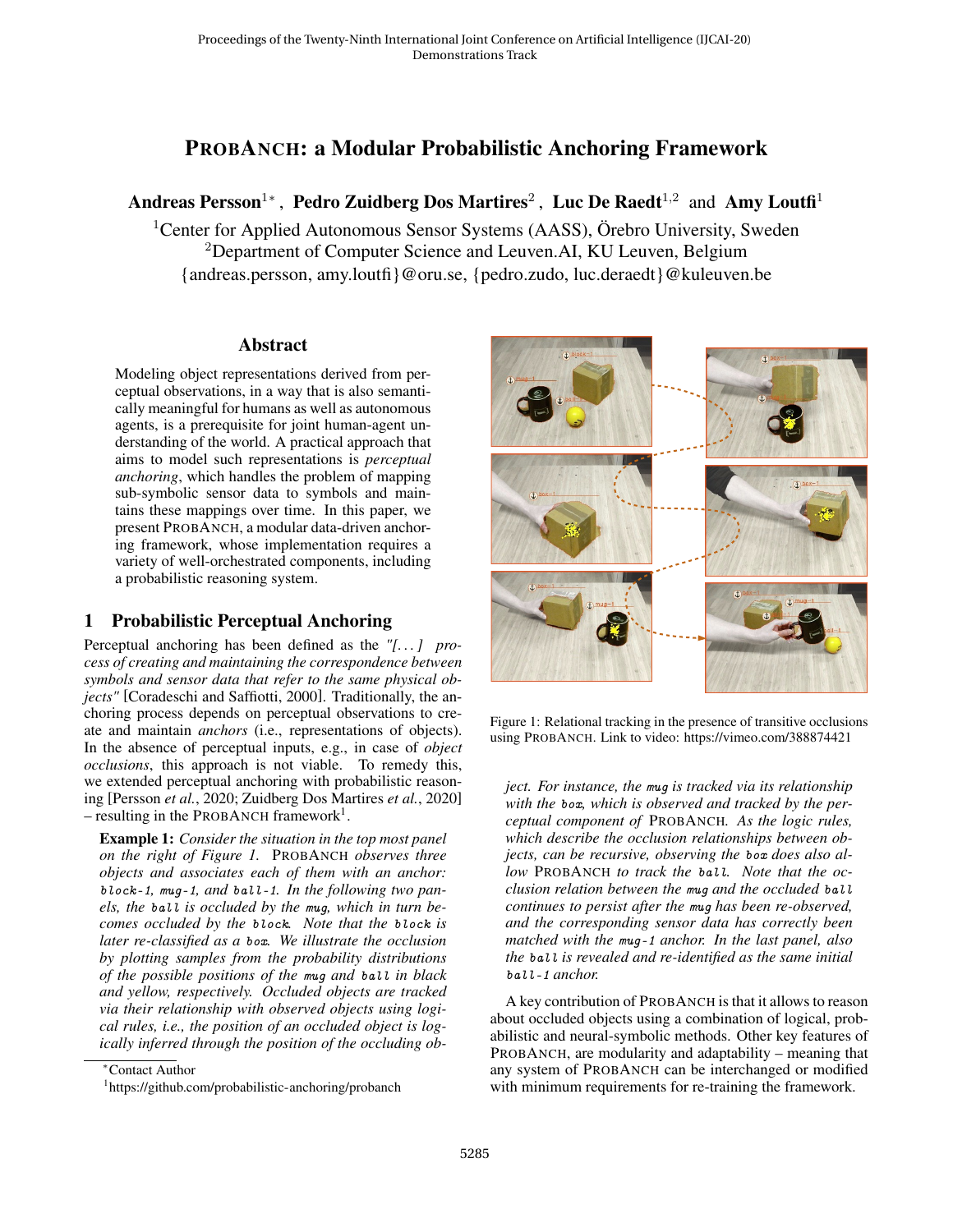<span id="page-1-1"></span>Proceedings of the Twenty-Ninth International Joint Conference on Artificial Intelligence (IJCAI-20) Demonstrations Track



Figure 2: A conceptual overview of PROBANCH.

#### 2 PROBANCH: Framework Description

The PROBANCH framework architecture is a modular architecture implemented with the libraries and communication protocols available in the Robot Operating System  $(ROS)^2$  $(ROS)^2$ . PROBANCH is, at its core, a sensor-driven perceptual *bottomup anchoring system* [Loutfi *et al.*[, 2005\]](#page-2-3). However, the overall framework consists of several systems, which are conceptually represented in Figure [2.](#page-1-1)

As mentioned in Section [1,](#page-0-2) the process of perceptual anchoring is to create and maintain the link between sensor data and symbols that refer to the same physical object. In PROBANCH, this process happens in multiple stages; each stage is constituting a system (or module). Triggered by *RGB-D* sensory data, a *perceptual system* segments the sensory data into *percepts* (i.e., the sensor data from an individual object), and measures for each percept *attributes*, e.g., the  $\mathbb{R}^3$  position of an object, or the HSV-color histogram over an object (as exemplified in Figure [2.](#page-1-1)(1)). A *symbolic system* establishes, subsequently, the percept-symbol linkage, e.g., a certain peek in a color histogram is mapped to the corresponding symbol yellow. In addition, a *convolutional neural network*, such as GoogLeNet [\[Szegedy](#page-2-4) *et al.*, 2015], is used to *semantically categorize* objects (as shown in Figure [2.](#page-1-1)(2)).

Given the percept-symbol linkage of an unknown object, the challenge of any *anchoring system* is to apply a *matching function* to determine whether this object matches any existing anchor (or not). In PROBANCH, a Support Vector Machine (SVM) classifier is used to determine whether an unknown object matches an existing anchor (or not), and whether the object should be *maintained* as an existing matching anchor, or a new anchor should be *created* for the object. An example of anchored objects, identified by their unique symbols (e.g.,  $mug-1$ ), is depicted in Figure [2.](#page-1-1)(3).

<span id="page-1-2"></span>

Figure 3: Relational tracking in the presence of mulit-modal probability distributions. Link to video:<https://vimeo.com/388872843>

PROBANCH is also equipped with a *probabilistic reasoning system* based on *Dynamic Distributional Clauses* [\[Nitti](#page-2-5) *et al.*[, 2016\]](#page-2-5), which allows PROBANCH to probabilistically reason about anchors and their relationships over time. For instance:  $occulated_by(ball-1, box-1):t$  (in Figure [2.](#page-1-1)(4)), means that ball-1 is occluded by box-1 at time t. These temporally labeled predicates are defined in distributional clauses, which allows PROBANCH to *track* objects even when some objects are occluded. The distributional clauses define the conditions under which certain relationships hold. These clauses extend the clauses used in programming languages, such as Prolog, with discrete and continuous distributions.

Example 2: *As an additional example of probabilistic perceptual anchoring, consider Figure [3.](#page-1-2) In this example, we initially prepare the state in a probabilistic multimodal state by covering the RGB-D sensor while hiding the yellow* ball *underneath one of the larger objects. The objects are then shuffled around, and the occluded object is tracked. Once the occluded object (the* ball*) is re-observed, the probability distribution collapses.*

#### 3 The Modularity of PROBANCH

The modular architecture of PROBANCH allows one to extend or replace single systems easily. For instance, in [\[Pers](#page-2-1)son *et al.*[, 2020\]](#page-2-1), we used *connected component segmentation* on organized point cloud data for segmenting arbitrary object instances in tabletop scenarios [\[Trevor](#page-2-6) *et al.*, 2013]. In [\[Zuidberg Dos Martires](#page-2-2) *et al.*, 2020], we replaced this initial approach in favor of the combined *depth seeding* and *region refinement networks* [Xie *et al.*[, 2019\]](#page-2-7). Virtually any system within PROBANCH can, likewise, be interchanged, modified, or extended. A possible extension of PROBANCH could, for

<span id="page-1-0"></span><sup>&</sup>lt;sup>2</sup>https://www.ros.org/